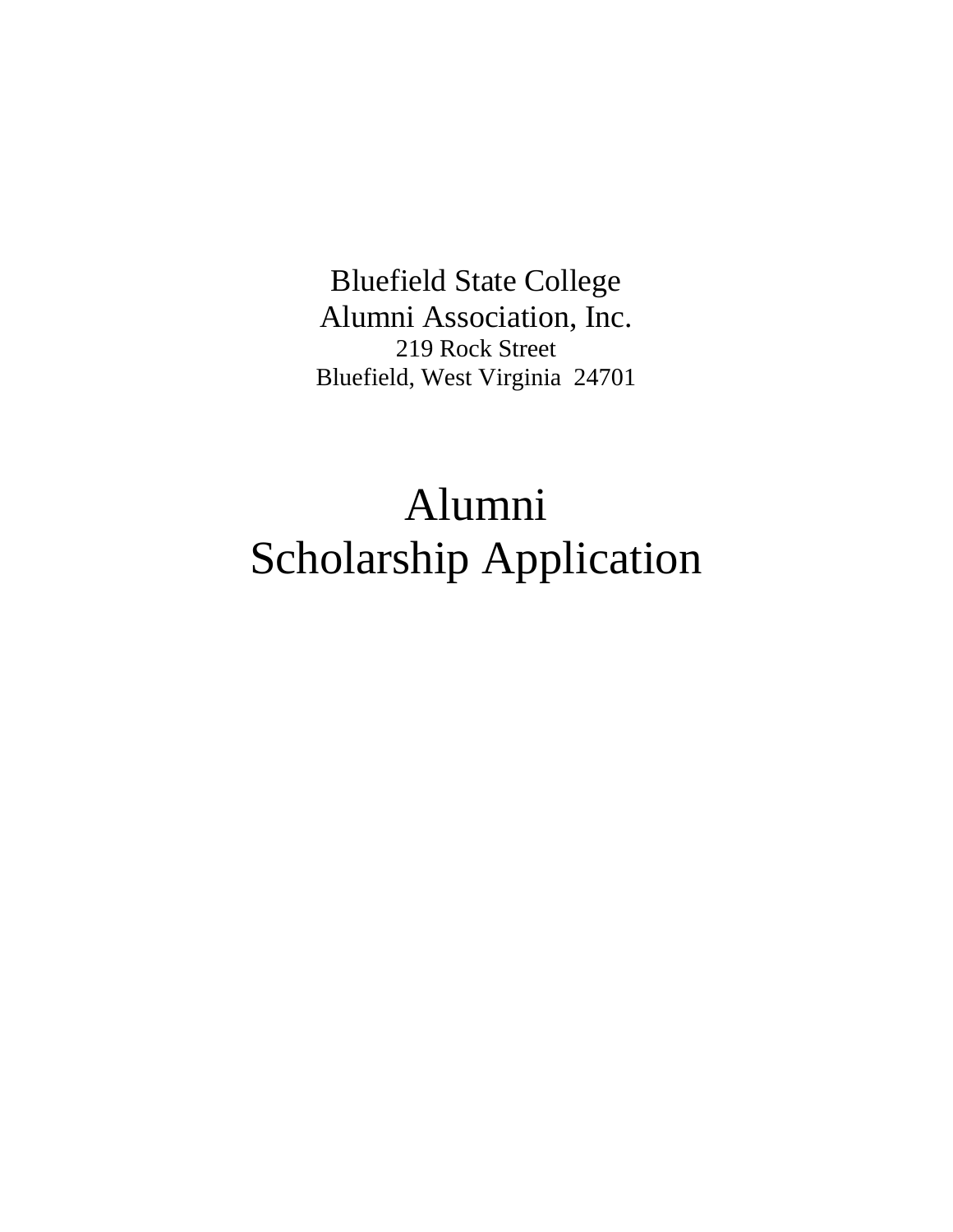The Bluefield State College Alumni Association, Inc. supports the mission of the institution by providing students who demonstrate scholastic achievement and evidence of need of financial assistance, an affordable education in a caring environment.

Alumni Scholars will be required to maintain an **overall** *(to include all grades)* grade point average of 2.50. Alumni Scholars must be enrolled as full-time students carrying a minimum of 15 semester hours per semester. The progress of the alumni scholar will be reviewed at the end of each semester by the Alumni Association's Scholarship Committee. These scholarships may be renewed annually for up to four years depending upon established criteria are met.

The deadline for submitting all application materials is April 1<sup>st</sup>. Notices of initial awards will be made in May of each year.

## **APPLICATION PROCEDURES**

**FIRST-TIME APPLICANTS:** *(those students applying for the scholarship for the first time)*

- 1. Complete the Alumni Scholarship Application Form legibly.
- 2. Compose an **ESSAY** of between 250 and 500 words (typewritten) on one of the following topics:
	- a. Share an experience which allowed you to develop an awareness of your academic capabilities.
	- b. Relate your interest in studying at Bluefield State College to your future goals.
	- c. Reflect your personal point of view on your **most significant challenge or accomplishment** and its value to your life.
	- d. Explain what you have done to make your community a better place to live. Give examples of specific projects in which you have been involved over time.
- 3. Attach high school transcripts (if first time applicant) **or** college transcripts to the application.
- 4. Attach three recommendation forms.
	- a. Students must have at least one recommendation from an alumnus.

## **FILL OUT THE APPLICATION IN ITS ENTIRETY**

Return all necessary materials by April 1<sup>st</sup> to:

Office of Alumni Affairs Bluefield State College 219 Rock Street Bluefield, WV 24701

Applications *after* the deadline or incomplete applications will not be accepted.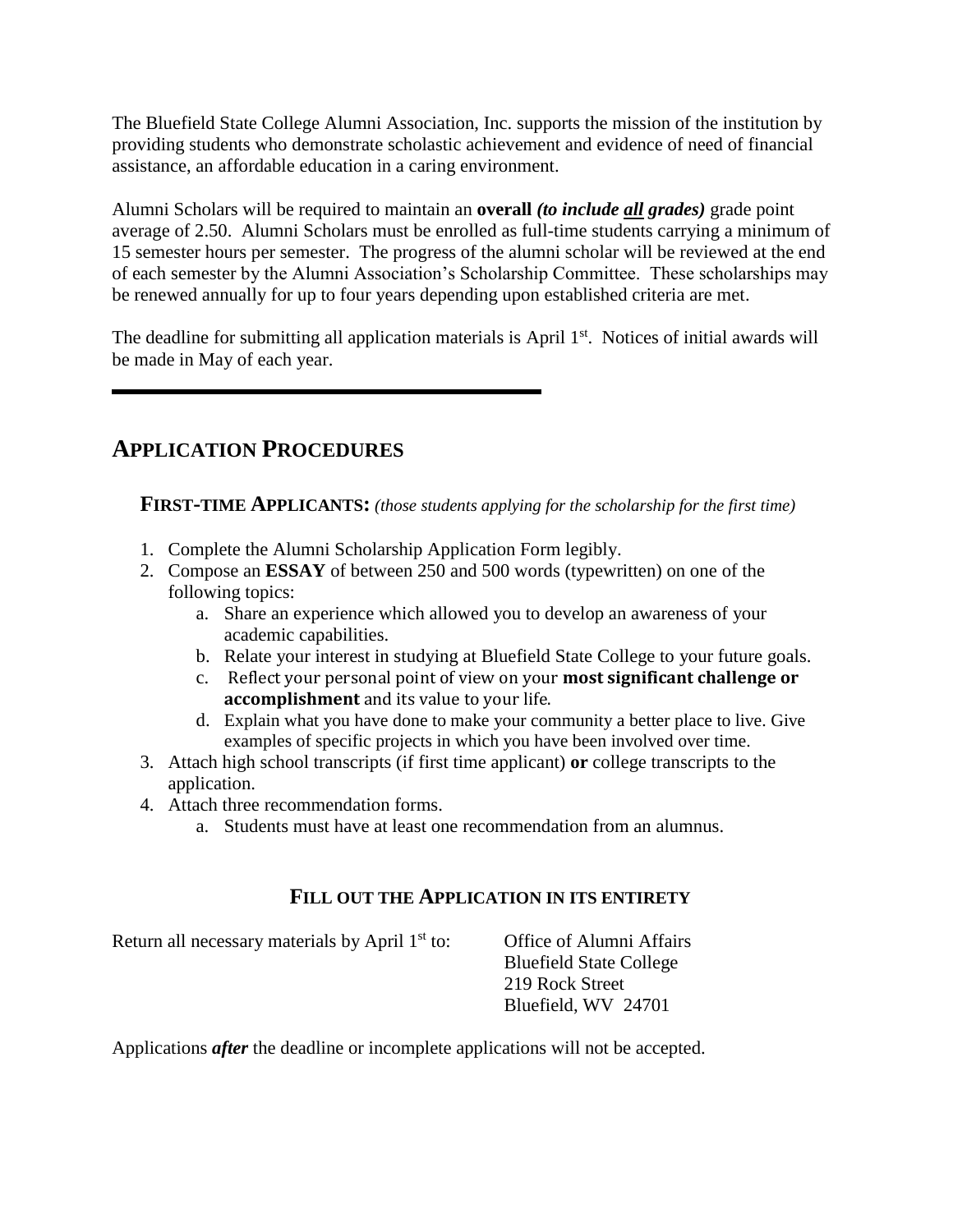Bluefield State College Alumni Association, Inc.

## Alumni Scholarship Application Form

**Instructions:** Please read all questions before attempting to answer them. Type or print (in ink) answers to all the blanks on this application and return to the Office of Alumni Affairs, Bluefield State College, 219 Rock Street, Bluefield, WV 24701 by April 1<sup>st</sup>. Incomplete or late applications will not be accepted.

| Name <u> Solution and the set of the set of the set of the set of the set of the set of the set of the set of the set of the set of the set of the set of the set of the set of the set of the set of the set of the set of the</u> |  |  |
|-------------------------------------------------------------------------------------------------------------------------------------------------------------------------------------------------------------------------------------|--|--|
| Address and the contract of the contract of the contract of the contract of the contract of the contract of the contract of the contract of the contract of the contract of the contract of the contract of the contract of th      |  |  |
| $City$ $Zip$                                                                                                                                                                                                                        |  |  |
| Date of Birth City of Birth City of Birth                                                                                                                                                                                           |  |  |
|                                                                                                                                                                                                                                     |  |  |
|                                                                                                                                                                                                                                     |  |  |
|                                                                                                                                                                                                                                     |  |  |
| Father's Name Campaign Contains a Comparison Comparison Comparison Comparison Comparison Comparison Comparison Comparison Comparison Comparison Comparison Comparison Comparison Comparison Comparison Comparison Comparison C      |  |  |
|                                                                                                                                                                                                                                     |  |  |
|                                                                                                                                                                                                                                     |  |  |
|                                                                                                                                                                                                                                     |  |  |
| Total Annual Family Income \$                                                                                                                                                                                                       |  |  |
| Number of children living at home dependent upon the Total Family Income?                                                                                                                                                           |  |  |
| Number of dependents presently enrolled in college?<br><u>Letter and the set of dependents</u> presently enrolled in college?                                                                                                       |  |  |
|                                                                                                                                                                                                                                     |  |  |
|                                                                                                                                                                                                                                     |  |  |
| Name of Principal example and the contract of Principal example and the contract of Principal example and the contract of the contract of the contract of the contract of the contract of the contract of the contract of the       |  |  |
|                                                                                                                                                                                                                                     |  |  |
|                                                                                                                                                                                                                                     |  |  |
|                                                                                                                                                                                                                                     |  |  |
|                                                                                                                                                                                                                                     |  |  |
|                                                                                                                                                                                                                                     |  |  |
|                                                                                                                                                                                                                                     |  |  |